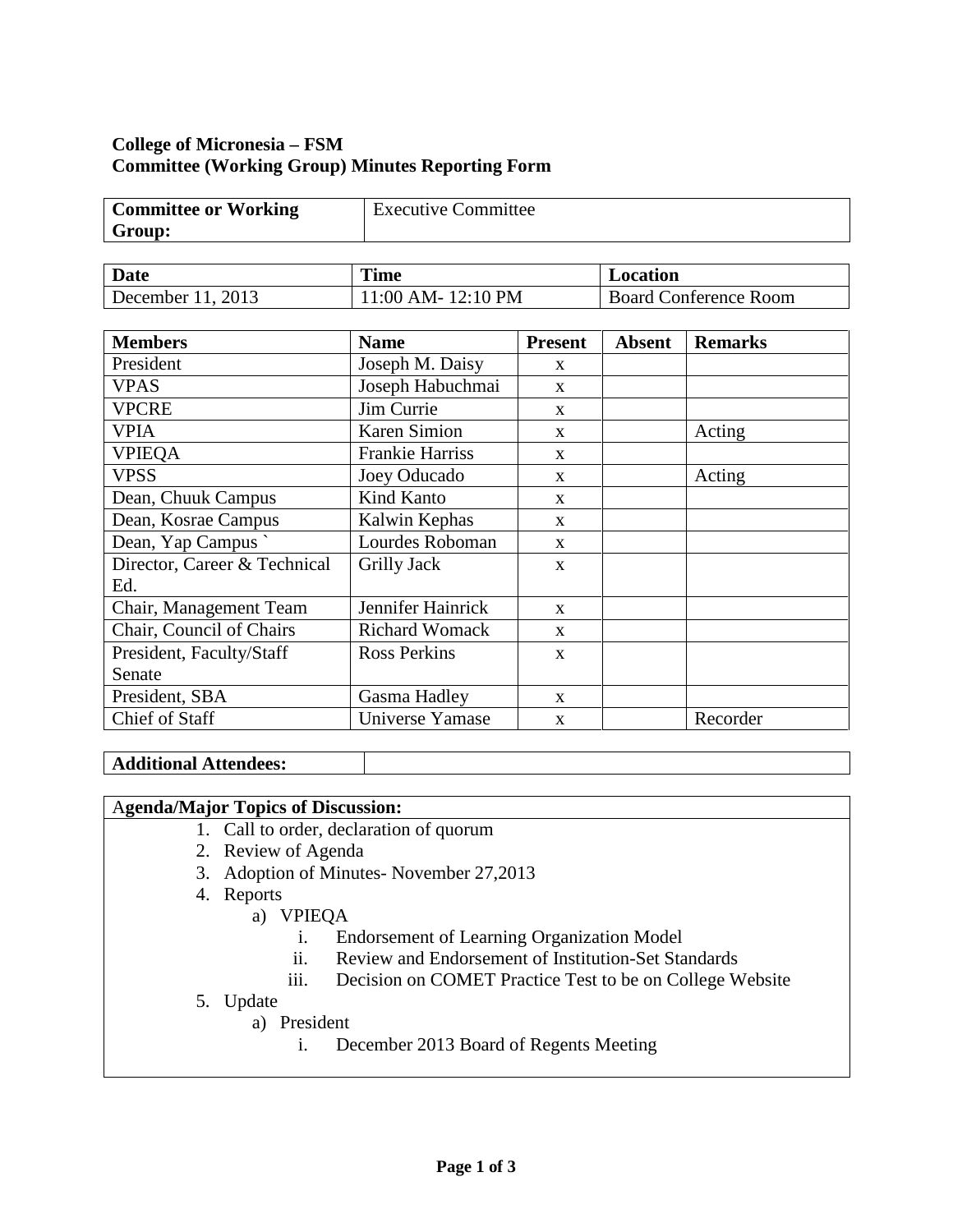## **Discussion of Agenda/Information Sharing:**

- 1. Call to order, declaration of quorum-Cleared President called to order at 11:00 AM
- 2. Review of agenda-Cleared
- 3. Adoption of Minutes FSS moved to accept the minutes. VPCRE seconded. November 27, 2013 EC minutes approved.
- 4. Reports
	- a) VPIEQA
		- i. VPCRE motioned to endorse and VPSS seconded the approval of the recommended Learning Organization Model, which is the O'Banion Model brought forward by the Management Team and constituents.
		- ii. FSS motioned to endorse and Acting VPIA seconded the endorsement of the Institution-Set Standards to be at the current levels in which COM-FSM is at now. The current levels will serve as the minimum threshold.
		- iii. VPIEQA motioned to endorse and COC seconded the modifications and discussed arrangements for the COMET Practice Test to be accessible on the College Website
- 5. Update
	- a) President
		- i. Discussed the topics presented and actions taken during the December 2013 Board of Regents meeting
- 6. Adjournment

VPAS motioned to adjourn the meeting. Chair of COC seconded. Meeting ended at 12:10Pm.

## **Comments/Upcoming Meeting Date & Time/Etc.:**

# **Handouts/Documents Referenced:**

- November 27, 2013 EC minutes
- Documents to support the Learning Organization Model
- Documents to support the Endorsement of the Institution-Set Standards
- Document to support the COMET Practice Test

# **College Web Site Link:**

 $\blacksquare$ 

**Prepared by:**  $\vert$  COS-Chief of Staff  $\vert$  **Date Distributed:**  $\vert$  December 16, 2013

#### **Approval of Minutes Process & Responses:**  $\blacksquare$

| <b>Submitted by:</b> |  |
|----------------------|--|
|----------------------|--|

**Submitted by: Date Submitted:**

 $\blacksquare$